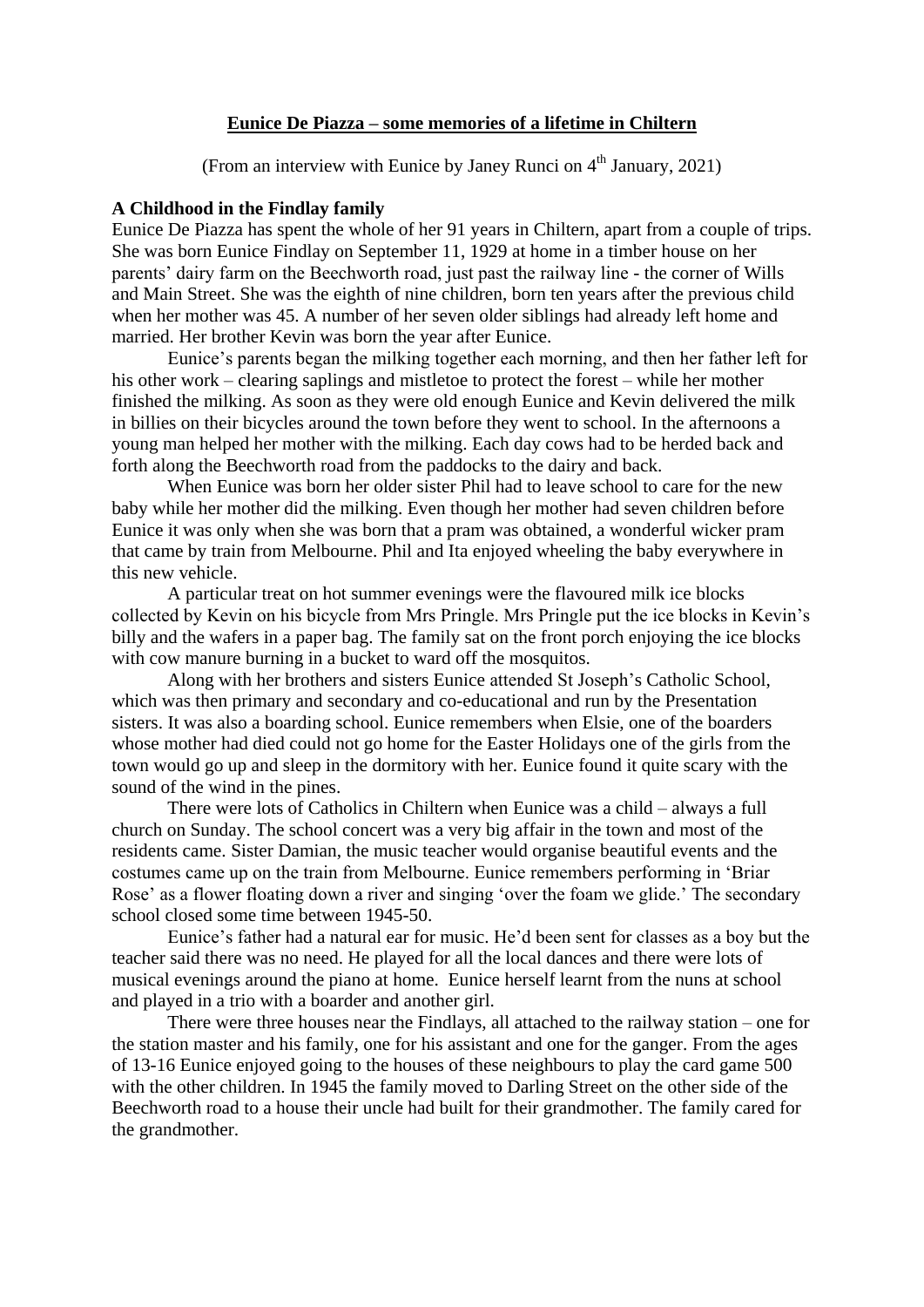Sadly in 1945 Eunice had to leave school at the age of fifteen to help her mother who suffered from a debilitating arthritis. Her older brothers and sisters were married and gone by then.

One of her brothers was a prisoner of war in a Japanese camp in World War 2, working in a coal mine underground. He told the family later that near the end of the war the Japanese were carting fuel down into the mines as they planned to blow the mines up with the prisoners inside when the Americans arrived, but luckily that didn't happen. He weighed only six stone when he returned home.

### **Working life**

Eunice did relief work at the telegraph exchange at first, then worked at Brann's Big Store which took up a large part of the shopping strip in Conness Street and sold everything from drapery to household goods and furniture. When sheets and blankets were scarce the owner kept what supplies were left hidden in some of the wardrobes for sale, to be brought out for faithful customers like the farmers' wives who might come into town to shop only every few months.

When the bookkeeper left Eunice took that job over. However the work was poorly paid at Brann's and when the Wangaratta Woollen Mills opened an Annexe on the Ironbark Tavern site in Conness Street, with better paid piece work available, Eunice went there. She was engaged to be married by then and keen to earn as much as she could to prepare her glory box.

#### **Married life**

Johnny De Piazza was in the same class at St Joseph's but she wasn't particularly interested in him at that stage. Around the age of seventeen they began to go to local dances together and were married in on September 1, 1951, a few days before Eunice's  $22<sup>nd</sup>$  birthday and Johnny's  $23^{\text{rd}}$ . They shared the same birthday – September 11.

Eunice and Johnny's first son, Kenneth was born in 1952 after an extended labour. When they left the hospital she was concerned about a small mark on his cheek but she was assured it was nothing. When the mark extended they took him back to the Wangaratta Hospital once and were given ointment, and then the next time he was admitted on a Wednesday. The hospital rang on the Friday to say that he'd been fed at 11 and when they went back at 12 he was dead at three weeks old from a golden staph infection. Eunice and Johnny were advised to have another child straight away.

Michael was born in 1953. At three months old they had to take him to Melbourne for surgery on his hare lip. They were told he would be there for a week and they would not be able to see him in that time.

In 1956 Trevor was born with two thumbs on his right hand and at four years old he had surgery to remove the middle thumb.

In 1967, when Trevor was ten, Eunice and Johnny's daughter, Erin was born.

Eunice was married for almost 40 years. She was 59, her husband 60 when he died suddenly on the way to work of a massive coronary attack.

A great sadness for Eunice is that she and Johnny had to live in difficult conditions with Johnny's father for 37 years of their marriage. It was meant to be a temporary measure while they built their own home, but with the expense of the funeral for their first son and then the surgery for their second one they had to sell the house to her sister and live with Johnny's father.

One day Eunice was working in the hospital kitchen in Chiltern when she began to cry and couldn't stop. Someone went for help and the doctor's wife, Gloria Banks, came and arranged for her to go into the hospital. Meanwhile the doctor - Graeme Banks - called in